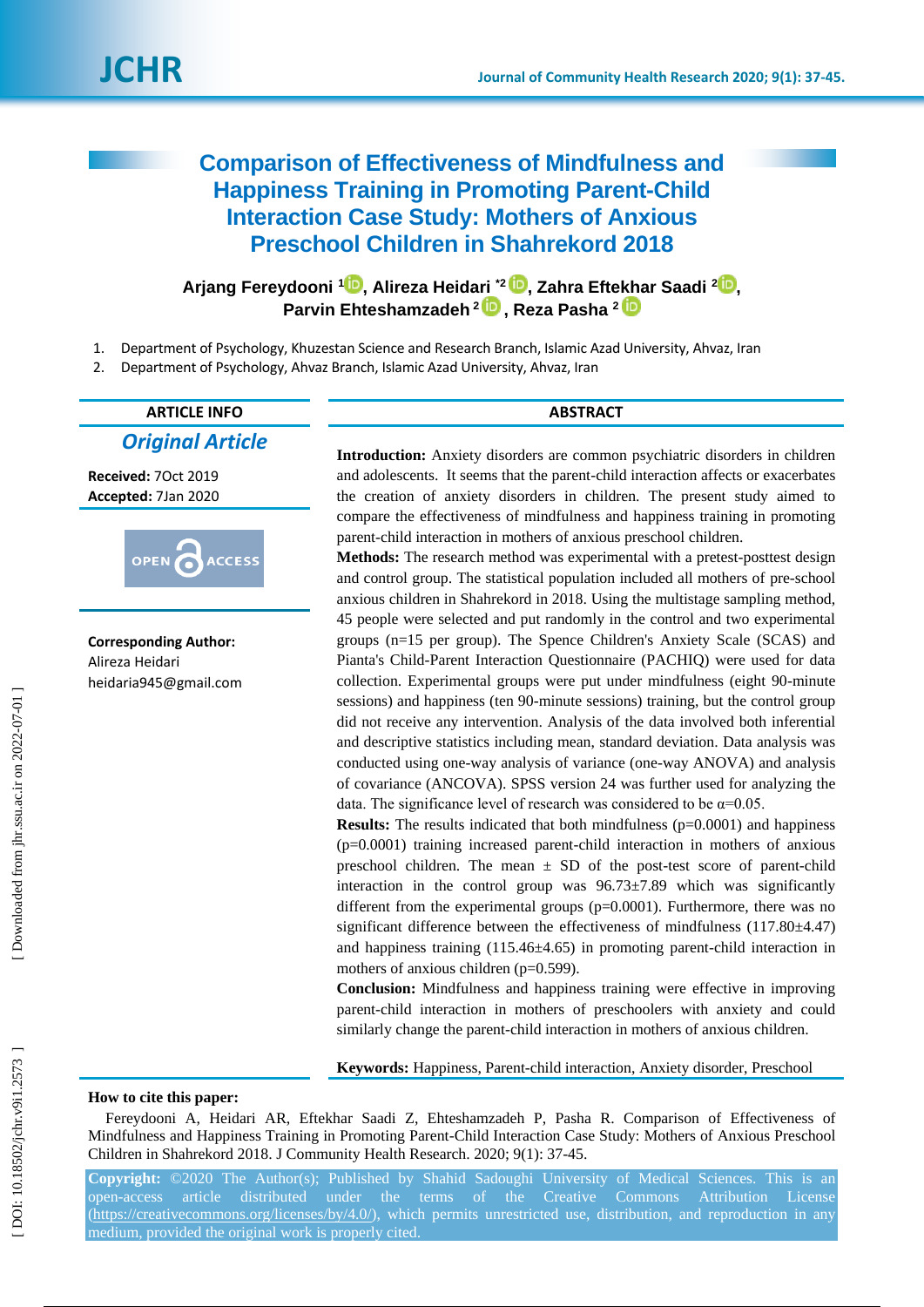#### **Introduction**

Anxiety disorders are chronic and people with these disorders will have adaptation problems until adulthood (1). The epidemiological studies indicate that anxiety disorders with a prevalence of 5 to 17 percent, are widely common in psychiatry during childhood and are often experienced by school children. Their prevalence is two times greater in girls than boys and this difference will continue until the six years of age ( 2 ). Moreover, these disorders are stable over time and put people at the risk of inadequate functioning in other fields such as low self-esteem, depression and drug addiction, or poor academic performance ( 3 ) .

Given the impact of anxiety disorders on psychological functions and mental health of children and their parents, it seems that the parent child interaction affects or exacerbates the creation of anxiety disorders in children. The parent -child interaction means a parenting style that is created in the interaction between mother and child ( 4 ). It can be argued that the quality of this interaction emphasizes the impact of communication and attitude towards children and the creation of an emotional atmosphere by mothers ( 5 ). At the same time, improving the quality of mother -child interaction is an evidence -based approach to the reduction of disruptive behavior in children and improved behavioral management by parents ( 6 ). The main goals of improving the quality of parent child interaction include the reduction of child behavioral problems , an increase in socially desirable behavior, and the improvement of child rearing skills such as decisive discipline and reduction of parental stress (7).

Since several factors affect relationships of children and parents and the quality of their interaction; and thus, it is necessary to use techniques and training to improve mother -child interaction in mothers of anxious children. Mindfulness training is an important technique in this regard. Mindfulness helps people process their cognitive, behavioral and physiological activities. This approach is based on three components of avoiding judgment, raising one's awareness, and focusing on the present ( 8 ). In general, the mindful people have safe assessments of accidents and stressful happenings and benefit less from coping avoidance strategies ( 9 ). More adaptive responses to stress and coping strategies are completely mediated by mindfulness and well -being (10 ). Some studies have indicated the effectiveness of this therapy.

Neece et al. (11) found that mindfulness -based stress reduction training improved parental relationships and interactions with their retarded children. Ridderinkhof et al. (12 ) also found that the mindfulness -based program was effective in improving parental interaction with children with Autism spectrum disorder (ASD).The results of studies by Geurtzen et al. (13) and Tak et al. (14) also indicated a lack of correlation between parental fluid awareness (mindfulness) and the symptoms of depression and anxiety in adolescents. Karimi et al. (15) reported that the quality of mother -child interaction had a direct and significant effect on the mental health and religious identity of students.

Happiness training is another important approach to the improvement of parent -child interaction in mothers of anxious children. Due to the increasing introduction of the effect of happiness on individuals' mental health and well -being and its effect on the consolidation of human psychological forces to deal with stressful problems and complexities of today's world, the researchers have paid attention to this issue. Happy people feel more secure, are more partnership-spirited, make decisions easier than others in their living environment, and have more satisfaction (16).

Due to adverse effects of anxiety in children and its effects on parent -child interaction and its consequences, timely diagnosis and appropriate interventions by therapists can improve its adverse conditions and improve the parent -child interaction in mothers with anxious children. Based on the above cases, the present study sought to evaluate and compare the effectiveness of mindfulness and happiness training in promoting parent -child interaction in mothers of anxious preschool children.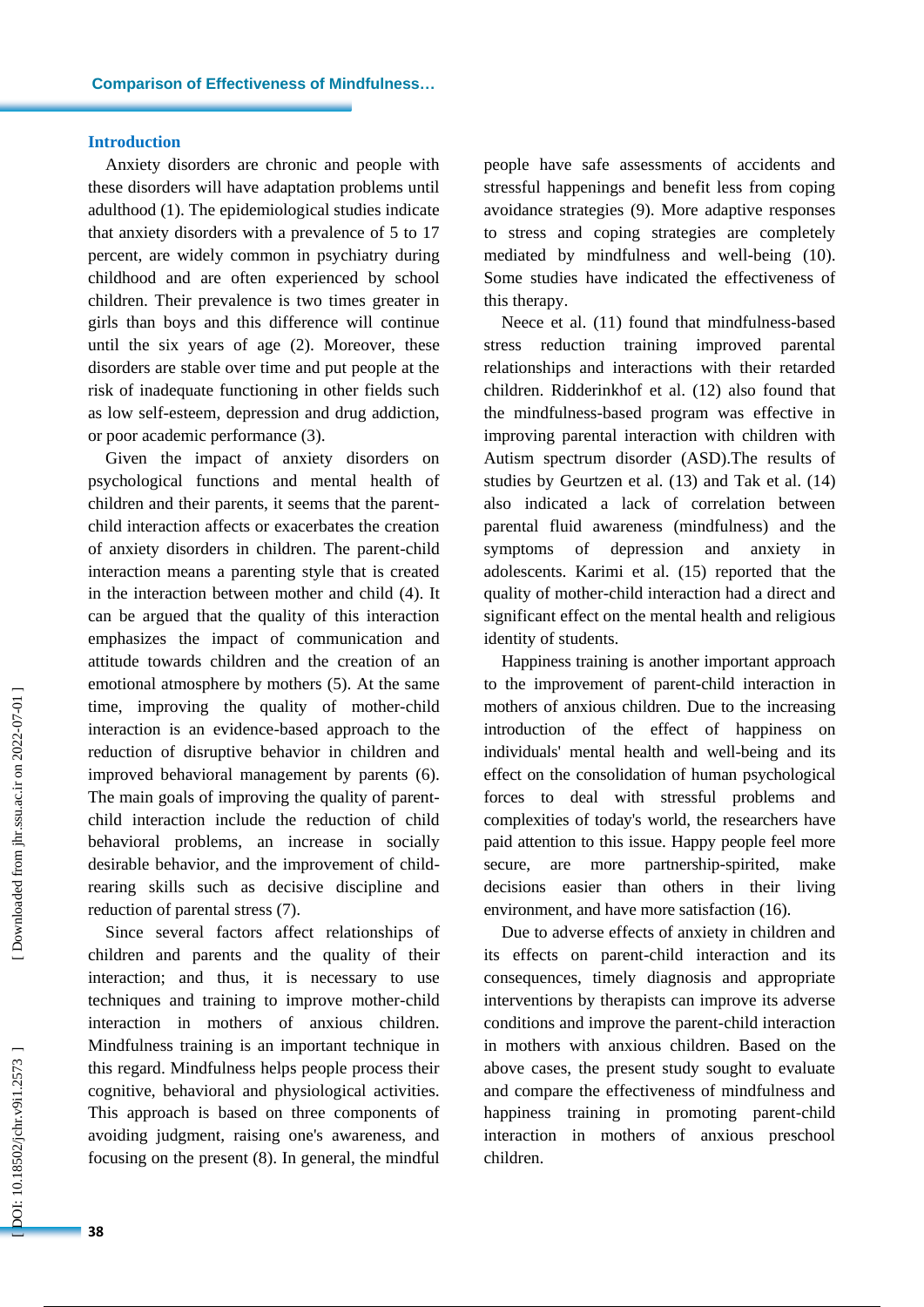# **Method s**

The research method was experimental with a pretest -posttest design and control group. The statistical population included all mothers of anxious preschool children in Shahrekord (The capital city of Chaharmahal and Bakhtiari Province; Southwest of Iran) in 201 8. The research was done by a multistage sampling method. First, Shahrekord was divided into five regions: North, South, East, West and Central and five kindergartens of each region were selected based on kindergarten managers' cooperation. The sample size was calculated using Cohen's table of 45 people. The statistical power indicated that the sample size was sufficient for the study objectives (17, 18). They were then assigned to two experimental groups and a control group (n=15 per group) by simple random sampling and the questionnaires were provided to them. Exclusion criterion: the existence of concurrent interventions; the existence of family problems; and the absence of more than two treatment sessions. After the selection of eligible mothers, the pre -test was done under the same conditions, and then the first experimental group under the mindfulness training intervention was exposed to 8 weekly sessions individually for 90 minutes. The second experimental group under the happiness training was exposed to 10 weekly sessions in a group for 90 minutes.

### *Assessment Instrument*

**Children's Anxiety Scale:** The Preschool Children's Anxiety Scale (CAS) (Parental Form) was designed by Spence et al. (19) in a 28-item form. On this scale, parents rate the frequency of child behavior on a 5 -point Likert scale. The subscales of this test are generalized anxiety disorder, social phobia, obsessive -compulsive disorder, fear of physical injury, and separation anxiety disorder, which yield the total score of the

test. Spence et al. ( 1 9) calculated the correlation of subscales of this test to be 0.44. Validation of test was examined by Ghanbari et al. (20) in Iran and the correlation of its subscales was 0.82 in total scale score by the test-retest, and greater than  $0.70$ in all its subscales. In the present study, Cronbach's alpha was utilized to determine the reliability of the children's anxiety Scale and it was 0.84 for the entire questionnaire.

**Child -parent interaction Questionnaire:** The 33 -item child -parent interaction Questionnaire was designed by Pianta (1994) and measured the parental perceptions of their relationships with children. The questionnaire consists of three components, namely closeness, dependency, and conflict. Scoring the questionnaire is based on a 5 point Likert scale from 1: totally disagree to 5: strongly agree, and the total score of this test is obtained from summing up 33 questions. The total score of the test was used in the present study. The content validity of the questionnaire was desired according to Abedi -Shapourabadi et al. (21) and the total test reliability was 0.86. In a study, Abedi - Shapourabadi et al. (21) reported a Cronbach's alpha of 0.86 for the whole questionnaire. In the present study, the Cronbach's alpha coefficient was 0.87 for the questionnaire .

# *Intervention program*

The first intervention program consisted of eight 90 -minute sessions of mindfulness training. This intervention was performed by Baer (22) on the parents of exceptional children and the results showed a good validity. (Table 1 presents the summary of sessions). The second intervention program consisted of ten 90 -minute sessions of group happiness training. This intervention was performed by Fordyce's (23) on the couples and the results showed a good validity. (Table 2 presents the summary of sessions) .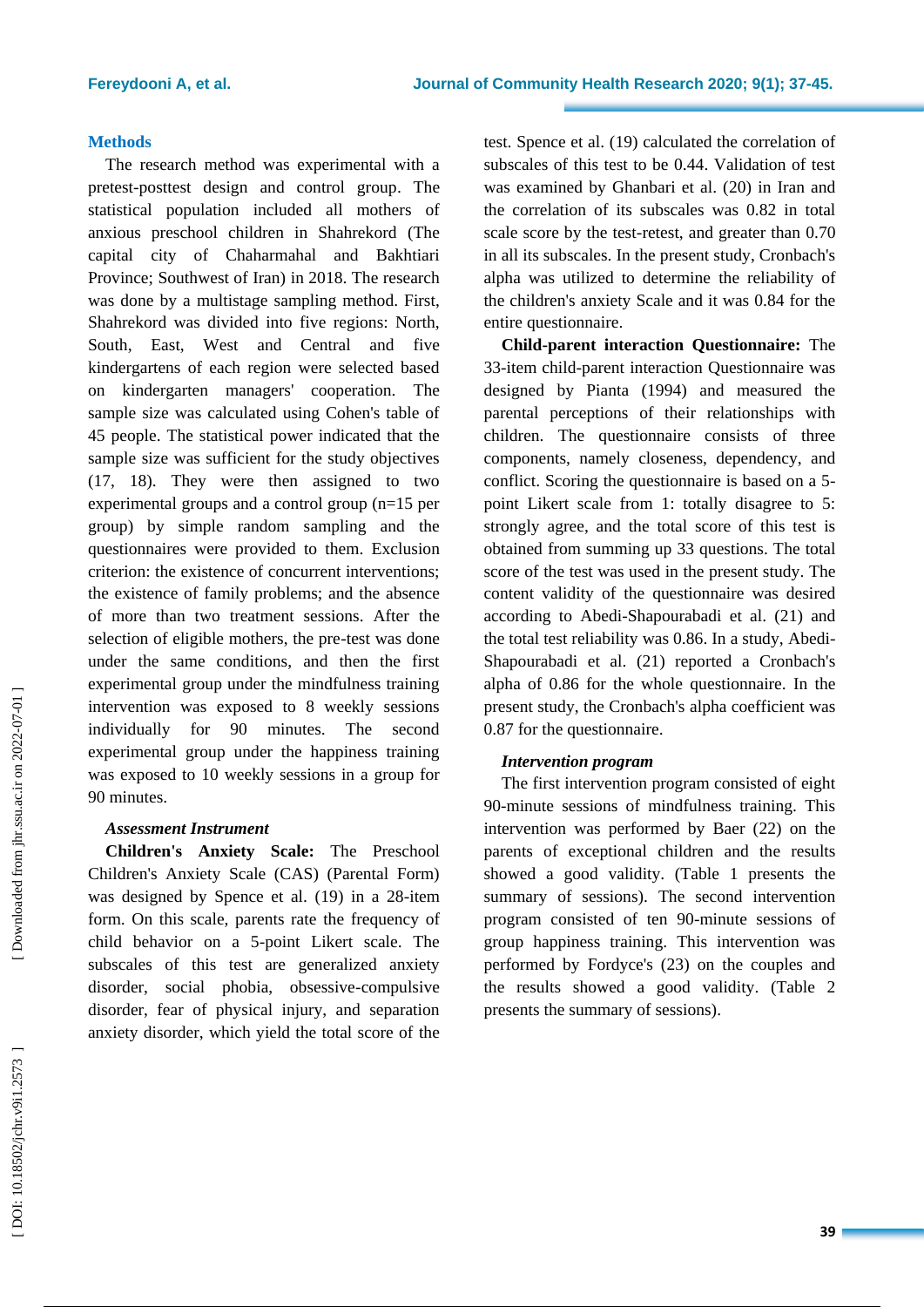| <b>Session</b> | <b>Title</b>                                       | <b>Session Description</b>                                                                                                                                                                                                                                                                                              |
|----------------|----------------------------------------------------|-------------------------------------------------------------------------------------------------------------------------------------------------------------------------------------------------------------------------------------------------------------------------------------------------------------------------|
| First          | Introduction and basis of<br>treatment             | Establishment of a relationship; definition and conceptualization; the<br>need for using mindfulness training; and pre-test                                                                                                                                                                                             |
| Second         | Automatic guidance and<br>coping with the barriers | Presenting general themes of each session; a brief introduction to the<br>mindfulness<br>parent-child<br>approach;<br>interaction<br>overview:<br>mindfulness to exit automatic guidance; training raisin eating and<br>focusing on it; training thoughts and feelings; sitting meditation; and<br>physical examination |
| Third          | Mindfulness of breathing                           | Training mindfulness of breathing and meditation of mindfulness;<br>sitting meditation, mindfulness of breathing and body; mindfulness<br>and meditation training; training to see and hear; walking training<br>with mindfulness; physical checking by the focus on breathing                                          |
| Fourth         | Stay at present                                    | Breathing and body meditation training; the meditation of thoughts<br>and noise; different ways of seeing thoughts; training to see the<br>connection between activities and mood.                                                                                                                                      |
| Fifth          | Permission to attend                               | Permission of experience as they are without their judgment;<br>Meditations                                                                                                                                                                                                                                             |
| Sixth          | Thoughts are not facts                             | Creating negative thoughts restricts our connection with experience<br>even though they are not true.                                                                                                                                                                                                                   |
| Seventh        | Self-care                                          | Learning to take self-care by practicing and meditation                                                                                                                                                                                                                                                                 |
| Eighth         | Use of learning                                    | A balanced life by the help of mindfulness and meditation                                                                                                                                                                                                                                                               |

Table 1. Mindfulness training sessions (22)

Table 2. Description of Happiness Training Sessions (23)

| <b>Session</b> | <b>Content of Sessions</b>                                                                                                                                                                                      |
|----------------|-----------------------------------------------------------------------------------------------------------------------------------------------------------------------------------------------------------------|
| First          | Introducing members of the group to each other; reviewing the structure of sessions, rules, and<br>regulations; training the activity technique, and being a more active member, and performing<br>the pre-test |
| Second         | Training techniques for increasing intimacy and social relationships in members                                                                                                                                 |
| Third          | Training techniques for increasing creativity in members                                                                                                                                                        |
| Fourth         | Training techniques for planning and better organization in members                                                                                                                                             |
| Fifth          | Training techniques for stopping concerns in members                                                                                                                                                            |
| Sixth          | Training techniques for lowering expectations and self-esteem in members                                                                                                                                        |
| Seventh        | Training techniques for developing positive thinking and optimism in members                                                                                                                                    |
| Eighth         | Training techniques for living at present                                                                                                                                                                       |
| Ninth          | Training techniques for expressing emotions quite easily                                                                                                                                                        |
| Tenth          | Training techniques for valorizing happiness in members                                                                                                                                                         |

# *Statistical analyses*

Data were analyzed by descriptive and inferential statistics such as mean and standard deviation scores. Data normality was examined by the Shapiro -Wilks test. Levene's test was also utilized to examine the equality of variances. The analysis of variance was utilized to test the assumption of homogeneity of line slope. Bonferroni's post hoc test was used to determine the mean difference between different training sessions. Data analysis

was conducted using one -way analysis of variance (one -way ANOVA) and analysis of covariance (ANCOVA). SPSS version 24 was further used for analyzing the data. The significance level of research was considered to be  $\alpha$ =0.05.

#### **Results**

The mean  $\pm$  SD age of the participants in the mindfulness training, happiness training , and control groups were 34.36±2.59, 36.08±2.63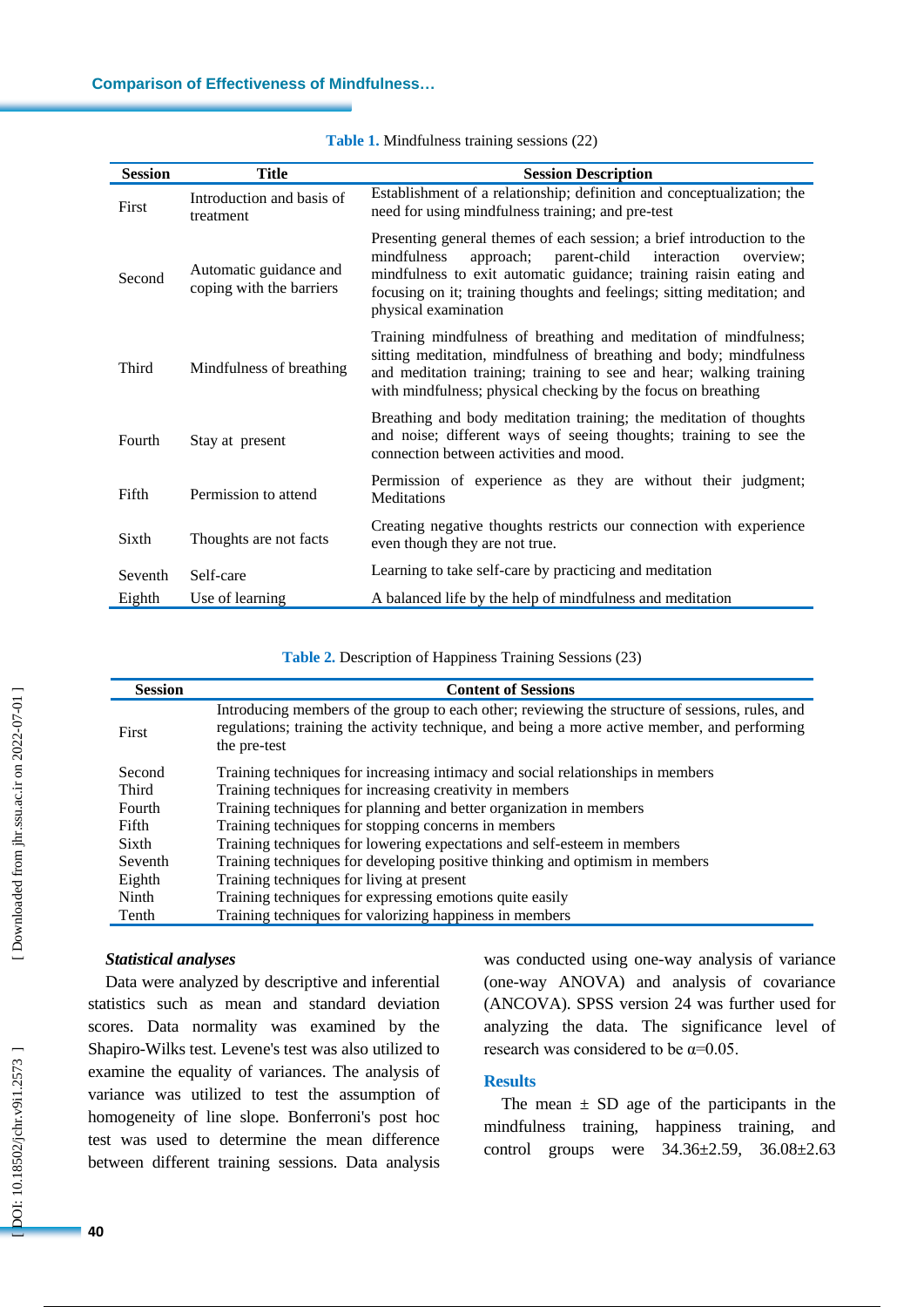and 34.20±2.29 , respectively. The demographic characteristics of the participants are shown in Table 3.

The results showed that the distribution of scores was normal in research variables. Levene's test was also utilized to examine the equality of variances (for equality of variances in experimental and control groups) ( $F = 3.156$  and  $p = 0.062$ ). The results indicated that the assumption of the equality of variances was true and the use of analysis of covariance was permitted. Furthermore, the analysis of variance was utilized to test the assumption of homogeneity of line slope  $(F=707.59$  and  $p=0.120$ ). This interaction was not significant, indicating compliance with the assumption of homogeneity of line slope. Therefore, the assumption of homogeneity of regression line slope was true for research variables; and the analysis of covariance test can be used.

|                        | Age                | <b>Education</b>               |                |                            |                             |                           |  |
|------------------------|--------------------|--------------------------------|----------------|----------------------------|-----------------------------|---------------------------|--|
| <b>Groups</b>          | (Mean $\pm$<br>SD) | <b>Middle School</b><br>degree | <b>Diploma</b> | <b>Associate</b><br>degree | <b>Bachelor's</b><br>degree | Master's<br><b>Degree</b> |  |
| Mindfulness training   | $34.36 \pm 2.59$   |                                |                |                            |                             |                           |  |
| Happiness training     | $36.08 \pm 2.63$   |                                | h              |                            |                             |                           |  |
| Control                | $34.20 \pm 2.29$   |                                |                | 4                          |                             |                           |  |
| Overall Percentage (%) |                    | 15.55                          | 26.70          | 17.80                      | 24.40                       | 15.55                     |  |

**Table 3.** Demographic characteristics of the participants.

**Table 4.** Mean and standard deviation of the dependent variable in experimental and control groups in pre -test and post -test

| Dependent variable       | <b>Test</b> | Mindfulness training<br>$M + SD$ | <b>Happiness training</b><br>$M + SD$ | Control<br>$M \pm SD$ |
|--------------------------|-------------|----------------------------------|---------------------------------------|-----------------------|
| Parent-child interaction | Pre-test    | $97.13 + 5.34$                   | $96.46 + 4.25$                        | $95.26 \pm 6.89$      |
|                          | Post-test   | $117.80 + 4.47$                  | $115.46 + 4.65$                       | $96.73 \pm 7.89$      |

Table 4 presents the mean and standard deviation of research variables in the experimental and control groups in the pre -test and post -test. Mean  $\pm$  SD of mindfulness, happiness and control groups in the pre-test stage were  $97.13 \pm 5.34$ , 96.46  $\pm$  4.25 and 95.26  $\pm$  6.89, respectively. Whereas, mean  $\pm$  SD of mindfulness, happiness and control groups in the post -test stage were  $117.80 \pm 4.47$ ,  $115.46 \pm 4.65$  and  $96.73 \pm 7.89$ . respectively.

Table 5. The results of univariate analysis of covariance on the post -test scores of parent -child interactions.

| -<br>.<br>variable<br>$\sim$ | uı | $\alpha$<br>ЮD | . ТГ<br><b>IVID</b> |      | ------ |
|------------------------------|----|----------------|---------------------|------|--------|
| ы                            |    | . .            | n                   | ، ٥٥ | 000    |

Based on Table 5, the F ratio refers to univariate analysis of covariance for the dependent variable. In the parent -child interaction variable, there were significant differences between "mindfulness

training", "happiness training" groups and control. Therefore, at least training had a significant effect on the dependent variable.

| Variable     | <b>Groups</b>                             | Mean difference | SЕ    | p-value |
|--------------|-------------------------------------------|-----------------|-------|---------|
| Parent-child | Mindfulness training - Control            | $19.114**$      | 1.196 | 0.0001  |
| interaction  | Happiness training Control                | $17.572**$      | 1.194 | 0.0001  |
|              | Mindfulness training - Happiness training | 1.542           | .183  | 0.599   |

Table 6. The results of the Bonferroni's post hoc test.

 $*** = p < 0.01$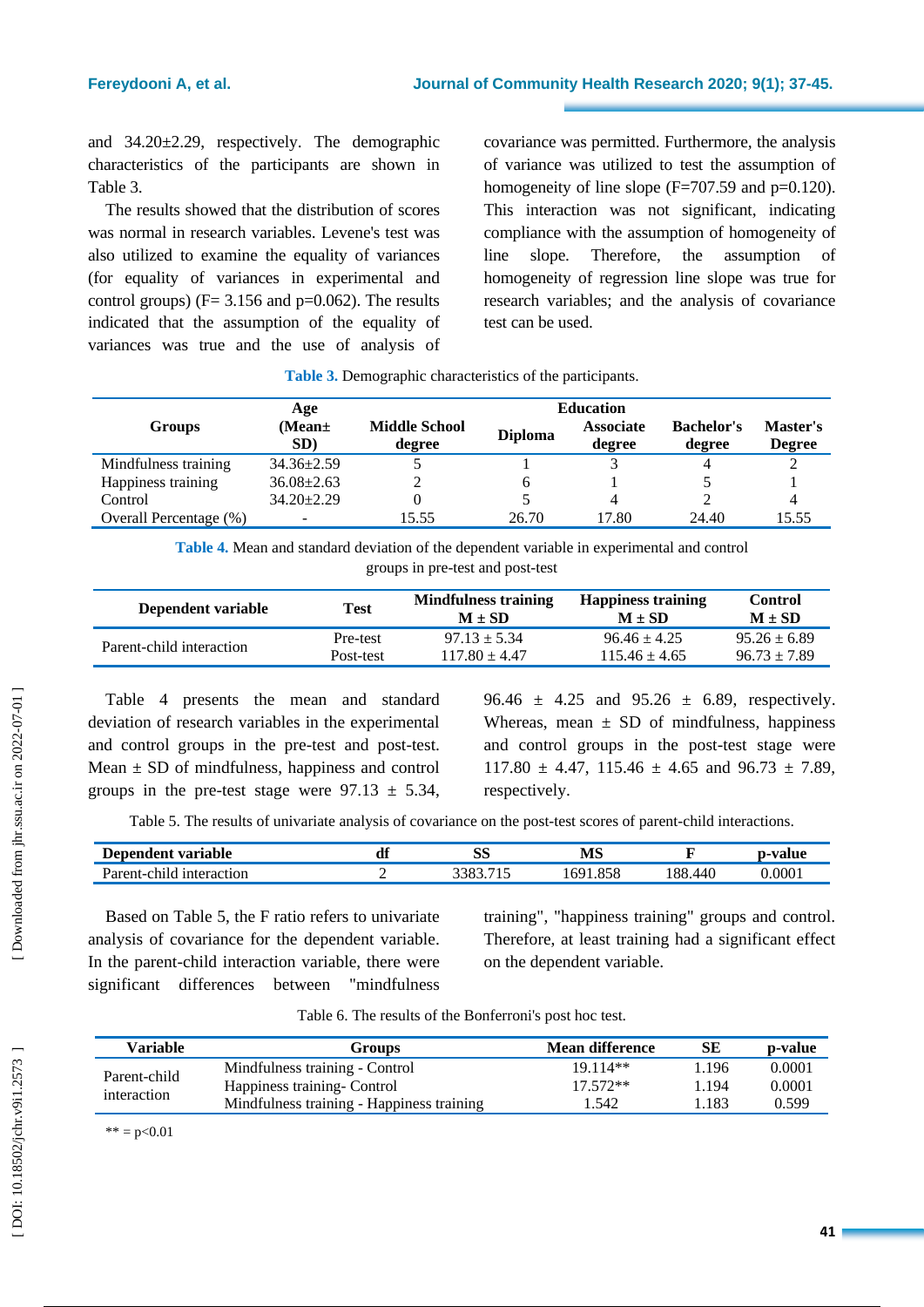#### **Comparison of Effectiveness of Mindfulness …**

The difference between means of the mindfulness training and control groups was 19.114 in the parent -child interaction and it was significant (p=0.0001) (Table 6). The findings indicated that mindfulness training was effective in promoting parent -child interaction; hence, the first research hypothesis was confirmed. Furthermore, the difference between means of happiness training and control groups was 17.572 in the parent -child interaction (p=0.0001). The findings also indicated that happiness training was effective in promoting the parent -child interaction. Therefore, the second research hypothesis was confirmed. The difference between means of the mindfulness training and happiness training groups was 1.542 in the parentchild interaction and it was not significant (p=0.599). The finding s indicated that there was no significant difference between mindfulness training and happiness training groups in the parent -child interaction.

#### **Discussion**

Mindfulness training was effective in promoting the parent -child interaction of mothers of anxious preschool children. In other words, mindfulness training improved the parent -child interaction in the experimental group versus the control group. In support of this hypothesis, Neece et al.  $(11)$  found that mindfulness -based stress reduction training improved parental relationships and interactions with their retarded children. Ridderinkhof et al. (12) also indicated that a mindfulness -based program was effective in improving parental interaction with children with an autism spectrum disorder. Parent et al. (24) also concluded that when parental awareness was high, it had a direct relationship with the low level of negative emotions in parents and the internal and external problems of children. Corthorn (25) found that fluid awareness training for mothers improved the parent -child relationship and its dimensions (increasing the reasoning skill and decreasing the verbal or physical aggression) between mothers and sons. Furthermore, Wong et al. (26) concluded that parental fluid awareness (mindfulness) training played an important role in exhibiting

positive behavior by parents and reducing their punitive and maladaptive behavior. Geurtzen et al. (13) and Tak et al. (14) also indicated a lack of correlation between parental fluid awareness (mindfulness) with symptoms of depression and anxiety in adolescents. In explaining these findings, it can be argued that the distortion of cognitive perceptions played a major role in the creation of problems and conflicts in the parent child relationship. The mindfulness training could have a positive appropriate effect on the reduction of problems and conflicts, and thus improve the parent -child relationship. It could lead to non judgment acceptance of behavior, traits and other characteristics of children by mothers (7). Using this training, mothers gain instant and complete awareness of their interactions and relationships with their children, accepting and rejecting them, developing the quality of listening with full attention to children, and developing awareness of their emotions, and increasing children compassion and acceptance and intimacy in their relationships with children  $(8)$ .

The results also showed that happiness training was effective in improving parent -child interaction in mothers of preschoolers with anxiety. This result was consistent with studies by Pourrahimi et al. (27) on the effectiveness of Fordyce's happiness training in promoting the coping strategies, quality of life and optimism in female students; and Kamarzarin (28) based on the effectiveness of the Fordyce's happiness training pattern in marital satisfaction in mothers of mentally retarded boys. The method can be used to improve the quality of life for families with mentally retarded children. In recent years, happiness has been considered as an important variable of health psychology. In this regard, some studies have found a direct relationship of this construct with the immune system, so that happy and optimistic people tend to think that bad things belong to the same moment and place and have no effect on other aspects of life (29). Happy people react to adverse events and conditions more adaptively and positively than others and have lower levels stress and more creative and stronger immune system than unhappy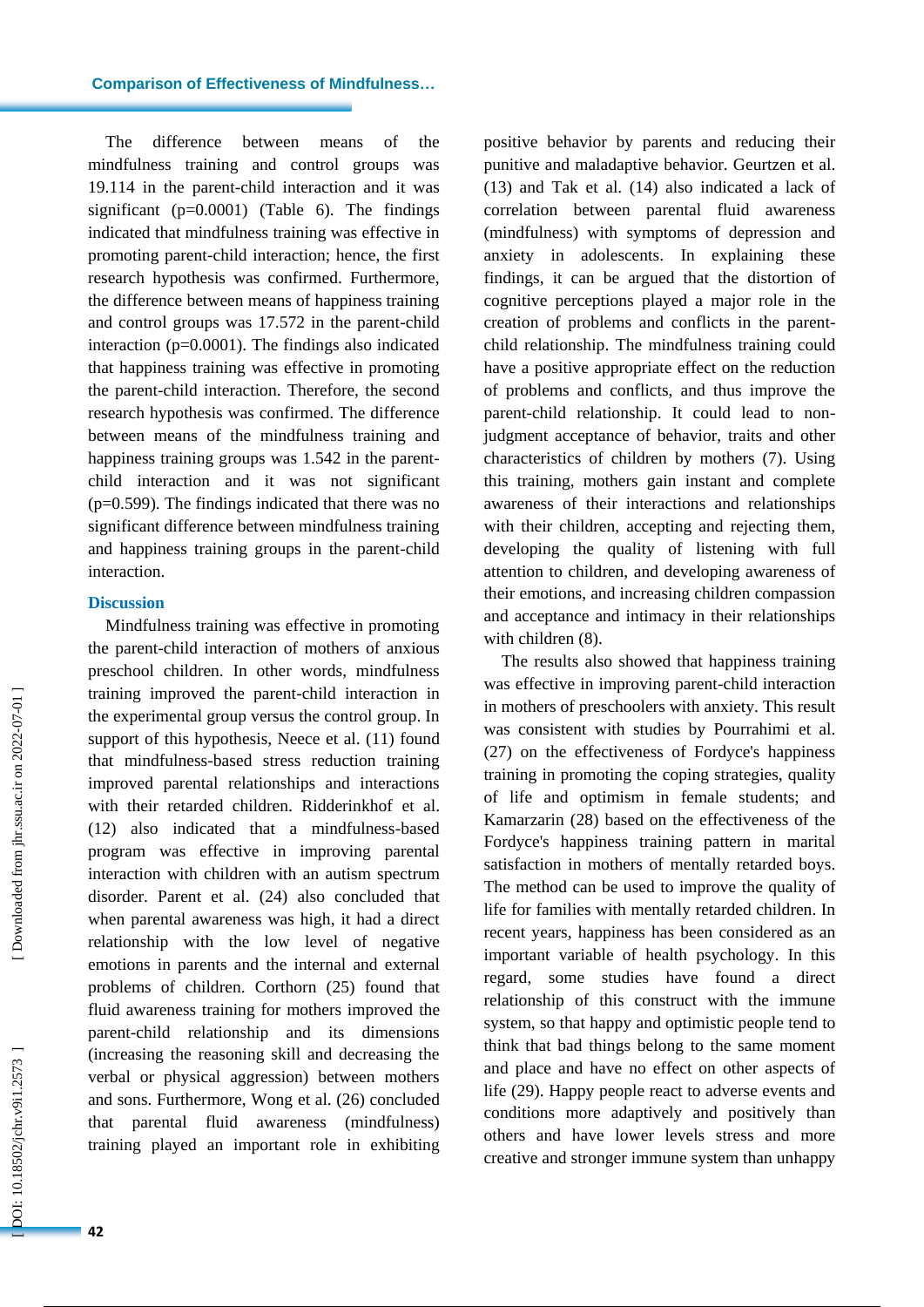people, and they are expected to have extensive relationships with different people and make others feel better about their relationships. This characteristic can be also extended to interact with anxious children. Happy mothers decrease stress levels in anxious children and establish more intimate and interpersonal relationships with their children. Happiness training positively affects mother-child interactions by increasing meaningfulness, hope, optimism, and social well being (5).

The research results indicated no significant difference between mindfulness and happiness training groups on parent -child interaction. The results indicated that both mindfulness and happiness training and appropriate and effective training improved the parent -child interaction and could similarly change the parent -child interaction in mothers of anxious children. If mothers can identify their own and children's emotions, they avoid their habitual reactions (6) and deal with children more attentively and consciously, and accept and establish positive interactions with intimacy and compassion due to the mindfulness training instead of rejecting their children (30). On the other hand, happiness is a combination of positive emotions, such as sensory arousal, pleasure , and excitement when negative emotions such as the feeling of depression, disinterest and boredom are minimum. In other words, happiness is a high level of positive emotions along with a low level of negative emotions (3 1, 3 2). Fordyce (23) believes that living happily and gaining happiness can affect people's interactions. Happiness is an important determinant of human promotion and development and refers to the use of purposive behavioral techniques that aim to eliminate, reduce or minimize problems or stress in interpersonal relationships. Happy people are more satisfied with personal, social and familial life. It is assumed that happiness is effective in changing the individual perception of the intensity of emotions and events, and their ability to control or tolerate everyday activities and problems (33). Happy people tend to see themselves and others positive and interpret events as positive. In general,

happiness refers to the individuals' evaluation of themselves and their lives. Studies indicate that happiness increases the resilience in life and improves interpersonal relations. Happiness also plays an important role in improving physical and mental health and enhancing the sense of security, satisfaction in life and promoting participation. According to psychological theories, happy people consider neutral events as positive events; and positive events as more positive issues (32). Happiness and positive mood have beneficial effects for people including the more attention to oneself and others' behavior; improvement of the quality of communication; improvement of tolerance in events; thinking more creative; better job performance; being an altruist and assisting others; helping others to solve the problem and dealing with ambiguity and stressful conditions (31).

# **Conclusion**

The mindfulness training could have a positive appropriate effect on the reduction of problems and conflicts, and thus improve the parent -child relationship. Happiness training was effective in improving parent -child interaction in mothers of preschoolers with anxiety. Happiness training positively affects mother -child interactions by increasing meaningfulness, hope, optimism, and social well -being. In general, mindfulness training decreases the previous maternal neglect of their children, and thus parents put on the priority and accept their children's feelings, emotions and needs through conscious and purposeful attention and being in the present time. Overall, education without judgmental thinking improves mothers' interaction and provides supportive and positive interactive patterns. In many cases, changes in mothers ' behavior are more effective, especially if mothers have a psychological disorder and there are communication problems in the family. Based on the research findings, the following practical suggestions are recommended: Mindfulness and happiness training as a therapeutic intervention to improve parent -child interaction in mothers of anxious children in counseling and preschool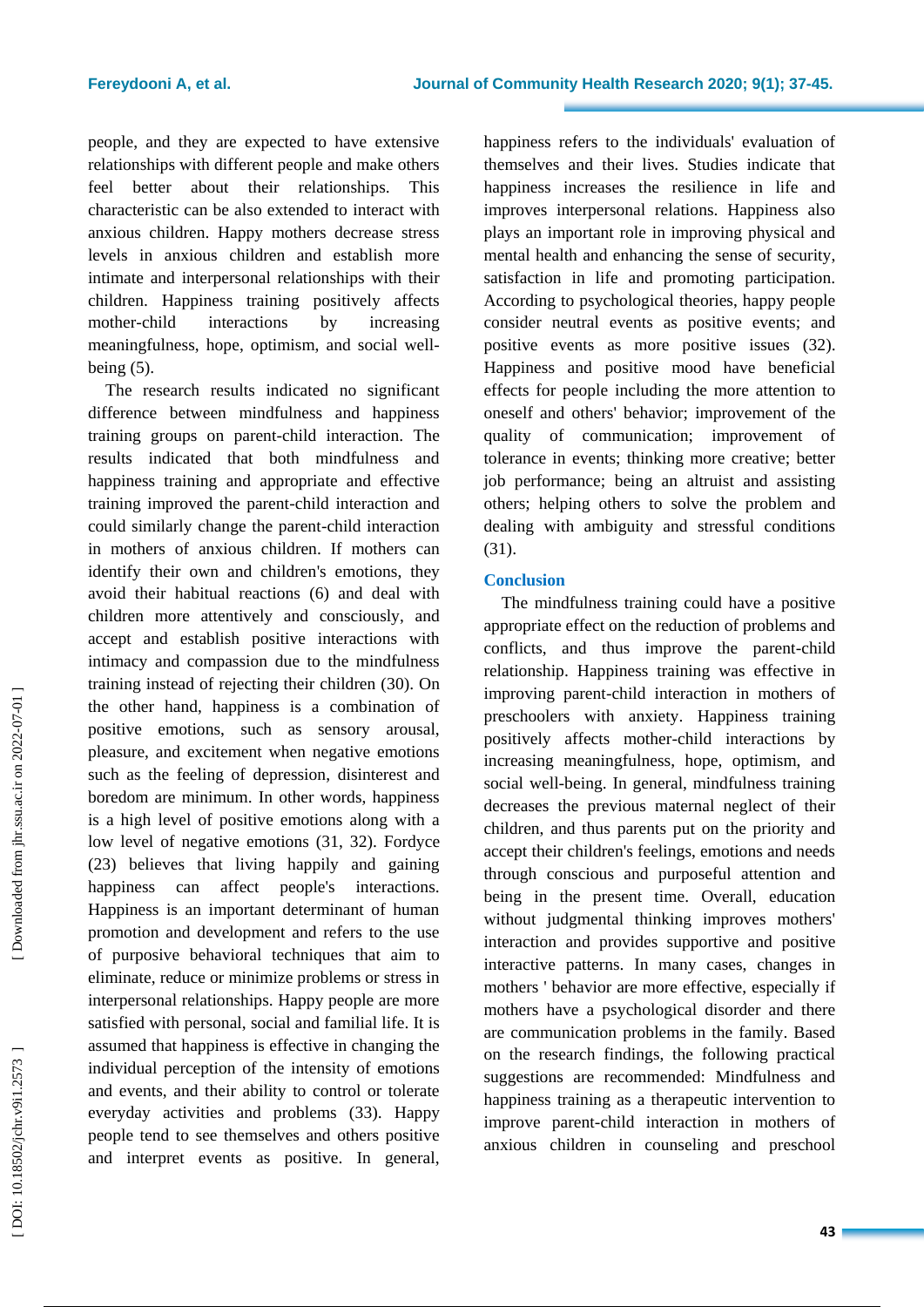centers. Holding workshops to introduce mothers to parent -child interaction problems. In future studies, the effect of programs in fathers' population should be also investigated, because coordination between parents and their joint efforts to improve parent -child interaction will increase the effectiveness of parenting programs .

#### **Acknowledgments**

This article was extracted from a part of the

Ph.D. dissertation of Arjang Fereydooni in the Department of Psychology, Khuzestan Science and Research Branch, Islamic Azad University, Ahvaz, Iran (code: 23220706981001 ). The researchers would like to thank all the individuals who participated in the study.

#### **Conflict of interest statement**

The authors declare no conflict of interest for this study .

#### **References**

- 1.Dougherty LR, Tolep MR, Bufferd SJ, et al. Preschool anxiety disorders: Comprehensive assessment of clinical, demographic, temperamental, familial, and life stress correlates. Journal of Clinical Child & Adolescent Psychology. 2013; 42(5):577 -589.
- 2 .Wang M, Zhao J. Anxiety disorder symptoms in Chinese preschool children. Child Psychiatry & Human Development. 2015; 46(1):158 -166.
- 3 .Soniya S, Solomon RJ. Effectiveness of Play Therapy on Anxiety among Hospitalized Preschool Children. Asian Journal of Nursing Education and Research. 2019; 9(2):193 -196.
- 4 .Kimonis ER, Fleming G, Briggs N, et al. Parent -Child Interaction Therapy adapted for preschoolers with callous unemotional traits: An open trial pilot study. Journal of Clinical Child & Adolescent Psychology. 2019: 48(1):S347 -S361.
- 5 .Nieter L, Thornberry T, Brestan -Knight E. The effectiveness of group parent -child interaction therapy with community families. Journal of Child and Family Studies. 2013; 22(4):490 -501.
- 6 .Comer JS, Furr JM, Miguel EM, et al. Remotely delivering real -time parent training to the home: An initial randomized trial of Internet -delivered parent -child interaction therapy (I -PCIT). Journal of consulting and clinical psychology. 2017; 85(9):909 -917.
- 7 .Allen J, Marshall CR. Parent -Child Interaction Therapy (PCIT) in school -aged children with specific language impairment. International Journal of Language & Communication Disorders. 2015; 46(4):397 -410.
- 8. Frank JL, Reibel D, Broderick P, et al. The effectiveness of mindfulness-based stress reduction on educator stress and wellbeing: Results from a pilot study. Mindfulness. 2015; 6(2):208 -216.
- 9 .Kiburz KM, Allen TD, French KA. Work -family conflict and mindfulness: Investigating the effectiveness of a brief training intervention. Journal of Organizational Behavior. 2017; 38(7):1016 -1037.
- 10 . Coatsworth JD, Duncan LG, Nix RL, et al. Integrating mindfulness with parent training: effects of the Mindfulness - Enhanced Strengthening Families Program. Developmental psychology. 2015; 51(1):26 -35.
- 11 . Neece CL, Chan N, Klein K, et al. Mindfulness -based stress reduction for parents of children with developmental delays: understanding the experiences of Latino families. Mindfulness. 2019; 10(6):1017 -1030.
- 12 . Ridderinkhof A, de Bruin EI, Blom R, et al. Mindfulness -based program for children with autism spectrum disorder and their parents: Direct and long -term improvements. Mindfulness. 2018; 9(3):773 -791.
- 13 . Geurtzen N, Scholte RH, Engels RC, et al. Association between mindful parenting and adolescents' internalizing problems: non -judgmental acceptance of parenting as core element. Journal of Child and Family Studies. 2015; 24(4):1117 - 1128.
- 14. Tak YR, Van Zundert RMP, Kleinjan M, et al. Mindful parenting and adolescent depressive symptoms: The few associations are moderated by adolescent gender and parental depressive symptoms. Mindfulness. 2015; 6(4):812-82
- 15 . Karimi M, Estabraghi M, Hosseinzadeh Oskouee A, et al. The Relationship between Mother -Child Interaction and Mental Health of Adolescent Girls: The Mediating Role of Religious Identity. Journal of Community Health Research. 2019; 8(2):67 -75
- 16 . Mirkhan I, Shakerinia I, Kafi M, et al. Prediction of life Satisfaction Based on Emotional Intelligence, Happiness and Religious Attitude Among Female Teachers of Urmia City, North West of Iran. International Journal of School Health. 2014; 1(3):e25144.